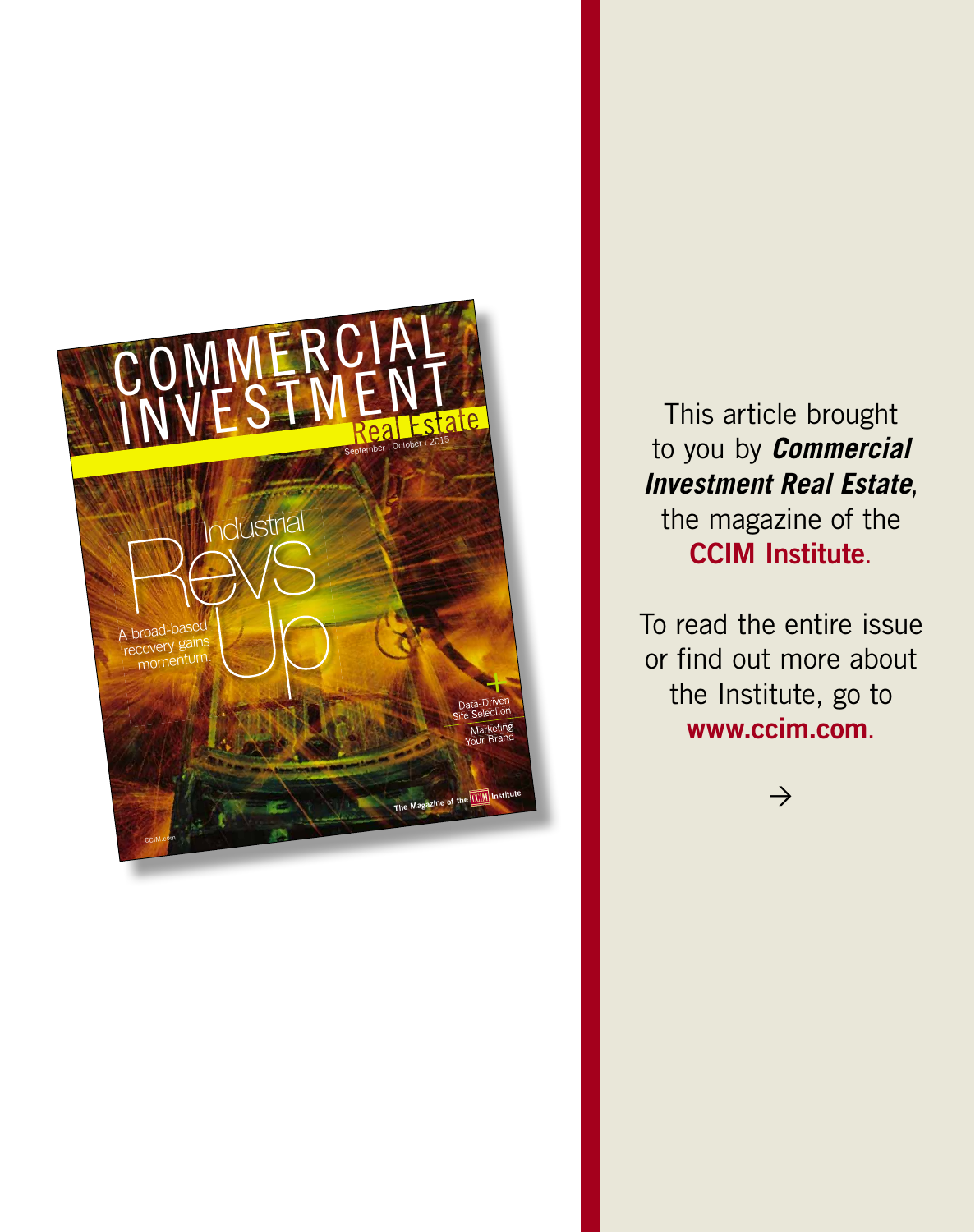## Cyber Scares

Protect your business from online security breaches.

**by Alan Lyons**

On an almos<br>U.S. compared at an unprecedence of the set of the set of the set of the set of the set of the set of the set of the set of the set of the set of the set of the set of the set of the set of the set of the set o On an almost daily basis, cyber criminals successfully breach the security systems and networks of U.S. companies to compromise or steal personal and private information. Cyber attacks are occurring at an unprecedented rate and can result in significant financial fallout for companies. According to Ponemon's 2015 Cost of Data Breach Study, the average consolidated total cost of a data breach is \$3.8 million — a 23 percent increase since 2013.

## **Data Everywhere**

NANCING

FOCUS

Although large data breaches in the retail, financial services, and healthcare sectors have dominated the headlines, the real estate industry is also very much at risk. For example, last year Essex Property Trust, a California-based real estate investment trust with nearly 250 apartment communities, reported a cyber intrusion that compromised its computer networks containing personal and confidential information.

Property managers, landlords, brokers, and appraisers all maintain various types of private personal data, such as tax returns, bank account information, and Social Security numbers in rental and mortgage applications. Landlords provide portals for tenants to pay rent online using credit or debit cards. Also real estate companies retain employees' personal information.

A data breach can happen to any business, large or small. However, hackers tend to target smaller companies assuming that their network security systems are more vulnerable than those at large companies.

Given this reality, real estate companies can protect themselves by having an up-todate network security system to safeguard their corporate data. However, no security system is completely fail-safe as hackers continually evolve and become more sophisticated. Therefore, one strategy to offset the financial consequences of a cyber attack is through designated cyber insurance.

## **Minimizing Risk**

Traditional business liability insurance policies do not fully address online exposures, so cyber insurance can fill that gap. However, a wide variety of policies and levels of protection are available. Here's a breakdown of the typical terminology you'll see when shopping for a cyber policy.

Cyber insurance can provide both firstparty and third-party coverage. First-party losses are those sustained directly by the insured company. Third-party losses are those sustained by others who assert claims against the insured company to recover those losses and typically cover the insured against privacy liability and/or network security liability.

First-party cyber policies can cover certain types of data breach costs, including expenses to:

- retain a computer forensics firm to determine the cause and scope of a breach;
- comply with privacy regulations;
- notify and provide credit monitoring services to affected individuals whose personally identifiable information is compromised, including setting up call centers to field inquiries from concerned customers;
- retain legal counsel to respond to regulators; and
- hire public relations and/or crisis management services to restore the company's reputation.

First-party policies can also cover the cost to recreate, restore, or replace the company's lost, corrupted, or damaged software or data. The policy may also cover lost business income when operations are interrupted or suspended because of a security breach. Also available is extortion coverage for payments made in response to a ransom demand to prevent a threatened cyber attack.

## **Points to Consider**

Here are some of the issues to consider when purchasing cyber insurance.